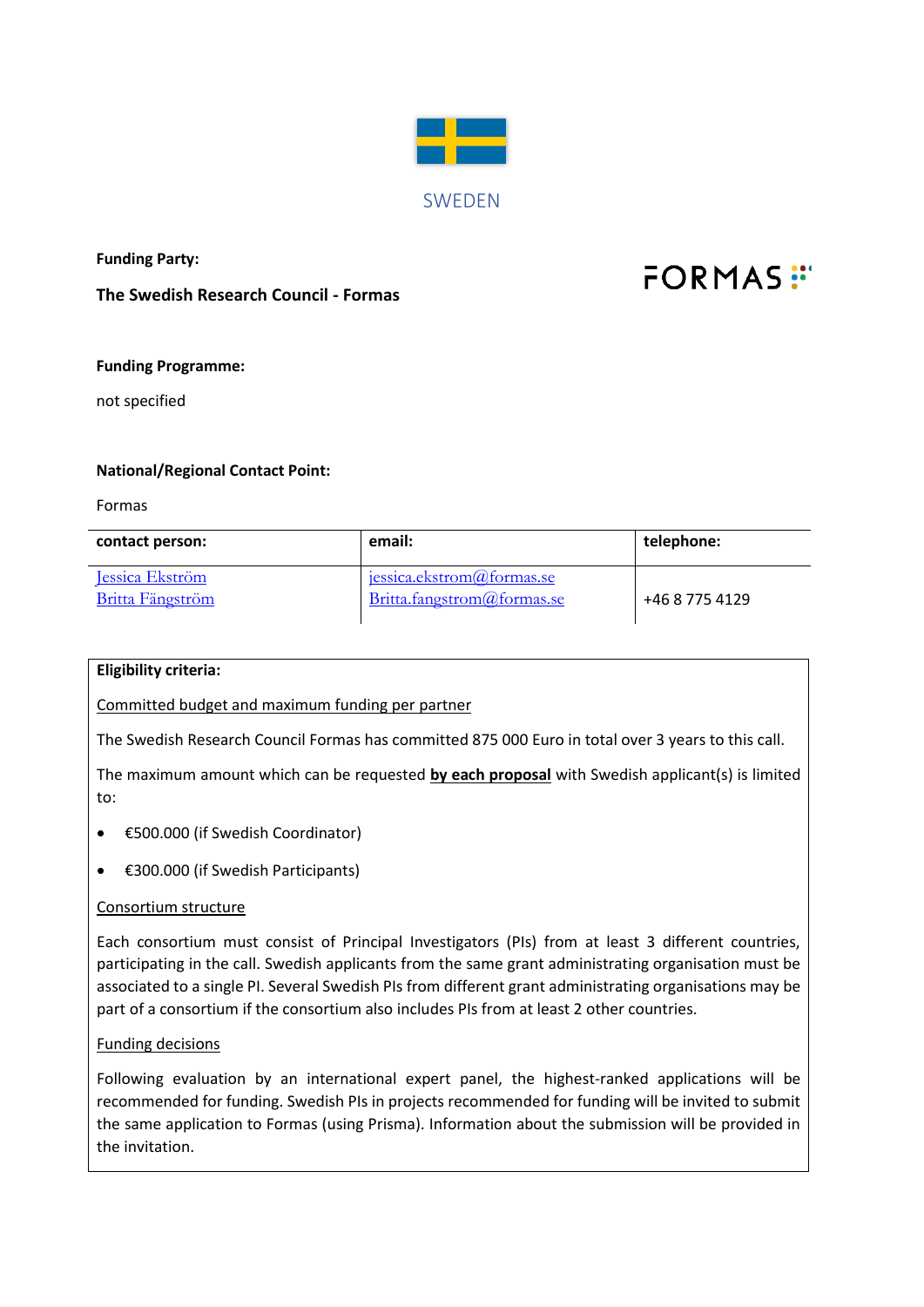Each funding organisation makes the final decision about funding of their respective PIs. The funding awarded will be made public after all funding organisations have reached their decisions.

# General regulations

# *Who can apply for funding*

To be eligible to apply for grants from Formas, main applicants and co-applicants must have a doctoral degree. Other people participating in the project (e.g. doctoral students, technicians, lab assistants) do not need to have a doctoral degree. Grants for research projects can only be administered by a Swedish university, university college or other Swedish public organisation that fulfils the grant administrating organisation eligibility requirements of Formas (please see Formas' requirements for Grant administrating organisations).

# *What funding can be applied for*

Project grants from Formas may be used for financing of salary for researchers, doctoral students (up to three years) and technical staff (including social-security contributions). Grants may also be used to finance running costs (e.g. consumables, equipment under 500 kSEK, travel, conferences, publication in open access journals), equipment depreciation costs and premises costs.

For existing employment positions, the current salary at the time of application (including socialsecurity contributions) must be used for each of the subsequent years. For new employment positions the starting salary at the grant administrating organisation must be used for each subsequent year. Note that the total salary costs awarded by Formas for an individual researcher, doctoral student or other member of the project may never exceed 100 per cent of a full-time position.

## *Budget specification:*

- Personnel: Salary costs including social fees and LKP
- Travel (Missions): Traveling cost for meetings, data collection and so on
- Consumables (Running costs): All the costs that are related to the research activities as well as equipment under 500 000 SEK, publications in open access journal, equipment depreciation costs and premises costs. The overhead costs can be included here or in a separate heading if available. Formas funds overhead costs according to the Swedish universities or institutions policies.
- Overhead: Include the overhead here (according to the Swedish universities or institutions policies) or in the field for Consumables or Running costs depending on the form for the specific call.
- Subcontracting: Total costs for the subcontractors including their overheads and premises costs.
- Requested funding: Total costs 875 000 Euro. Funder: FORMAS

## Ethical guidelines and open access

For information regarding Formas' ethical guidelines and issues concerning public and open access to research results and scientific data, please see the General instructions for applicants to Formas.

## Reporting of projects awarded funding

Each Swedish PI awarded funding must submit a financial and scientific report to Formas when the project has ended.